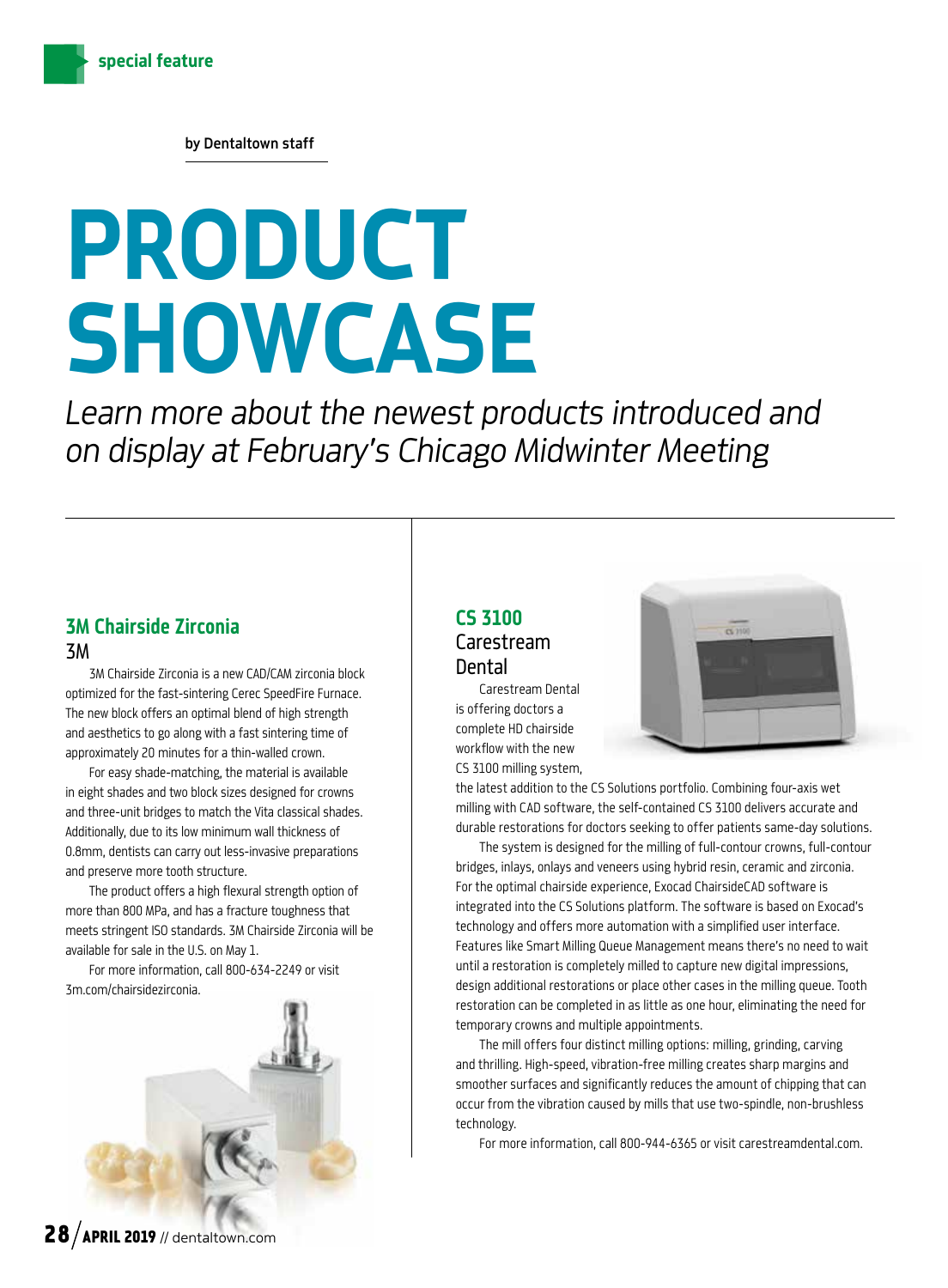#### Dentapen **Septodont**

Septodont has released a new electronic syringe, Dentapen. The Dentapen injection is monitored with a constant flow, at the right pace, giving dentists the opportunity to focus more on needle insertion, leading to better control of the injection and a reduction in pain for the patient.

The electronic syringe is a selfcontained, cordless, intuitive device that matches dentists' habits. There are no consoles, foot pads, tubing or proprietary disposables. It can be held in two ways—by the wings, like a manual syringe, or penlike, for a precise injection during special procedures.

For more information, visit septodont.com.



#### E4 3Shape

3Shape has released its fastest lab scanner ever, the E4. To reduce scanning steps and save time for labs, the E4's 4x5-megapixel cameras enable powerful impression scanning and scanning of dies while they are still in the model. Like all 3Shape E models, the E4 features auto-start scanning and articulator holder support. The scanner can complete a full-arch scan in 11 seconds and is accurate within 4 microns.

The scanner will be available for purchase in August 2019. For more information, visit 3shape.com.

#### Lighted Saliva Sidekick Ascentcare Dental Products

Dentists can efficiently speed up their procedures with Ascentcare Dental Products' Lighted Saliva Sidekick. The new mouth prop attachment uses fiber optics to illuminate the patient's entire mouth while precisely placing a saliva ejector tube. This is the latest in the line of interchangeable attachments for Ascentcare's sterilizable mouth prop system.

Ascentcare's patented Bite Buddy mouth prop system was designed to



maintain an open access work area while meeting the wide array of dentists' needs with several quick and easy-to-interchange attachments. Other magnetically coupled attachments in this system include a saliva ejector tube holder, a tongue guard and an intraoral light.

For more information, call 800-500-0533 or visit ascentcaredental.com.

#### NeoBurr 330<sup>2</sup> Microcopy

Microcopy's new NeoBurr 330<sup>2</sup> blended neck carbide follows suit with its 557<sup>2</sup>. The section of the bur between the cutting head and the shank is blended so there is no reduction in neck width. This design, coupled with the removal of the weld joint, increases the bur's strength and removes any weak points in the bur's neck that might otherwise cause breakage.

For more information, visit microcopydental.com/ neoburr-carbides or call 800-235-1863.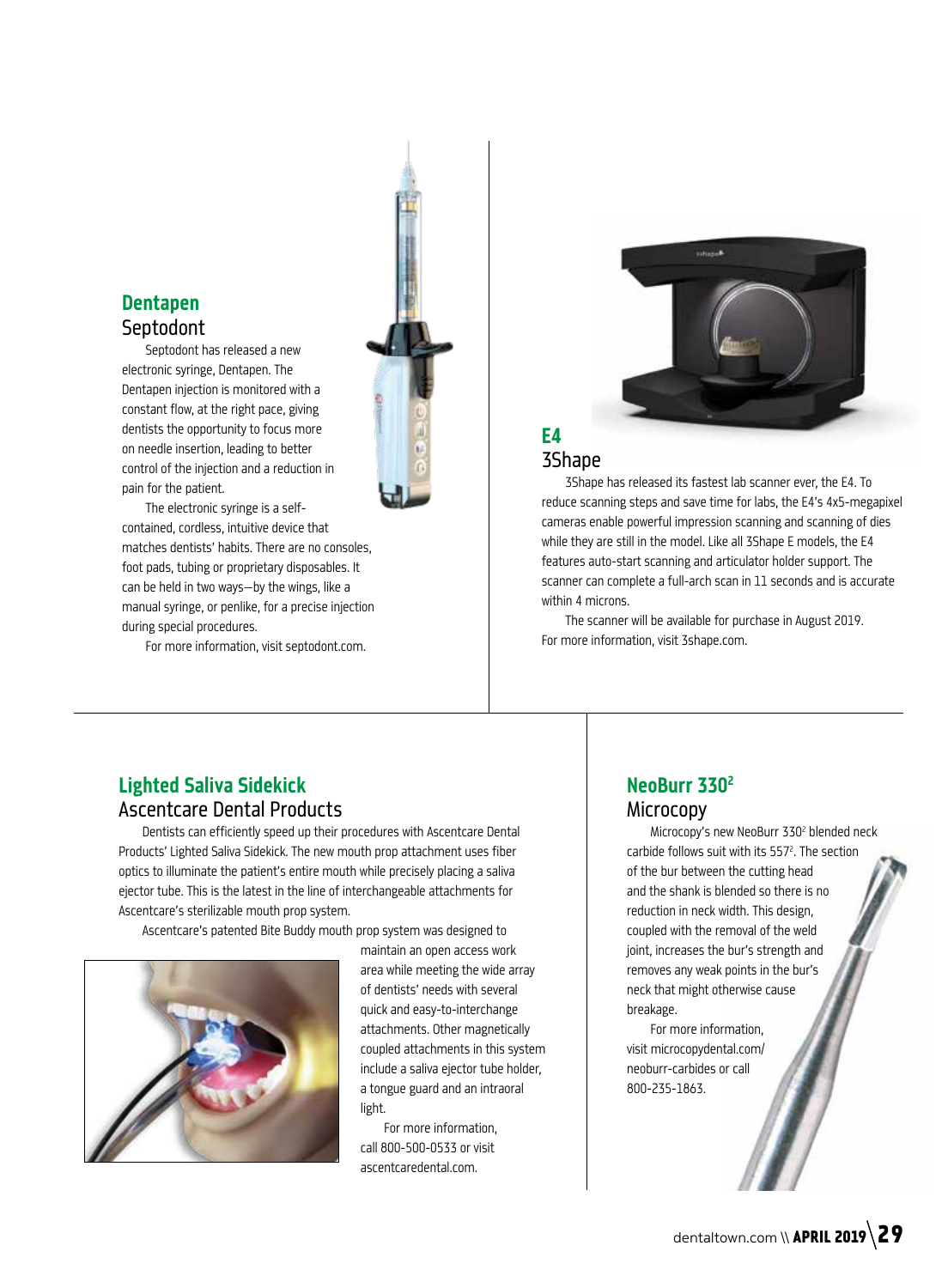#### Omni-Matrix Ultradent Products

Ultradent Products' new Omni-Matrix disposable retainer and matrix is designed to perfectly customize to any preparation. The band's circumference can be easily adjusted by twisting the handle, and the pivoting head allows it to access any quadrant of the mouth. Once the restoration is complete, the Omni-Matrix band easily releases without disturbing the restorative material.

The disposable retainer and matrix features an unmatched body design that is ideal for both single and simultaneous restorations. Its shape allows superior procedural visibility and patient comfort, and its ultrathin, burnishable stainless steel adapts to all preparations. Additionally, its unique winged and wingless styles meet individual case needs while its disposable design saves time and money.

For more information, visit ultradent.com or call 800-552-5512.





#### Planmeca Compact i5 Planmeca

The Planmeca Compact i5 dental unit's foldable and automatic leg rest make entering and exiting the chair easy for patients. The chair's design follows the body's shape and provides firm and comfortable support. In addition, Planmeca's Ultra Relax upholstery adapts to the patient's weight and body heat.

The practical design solutions of Planmeca Compact i5 make infection control especially easy, as all the essential functions are neatly organized, integrated, automated, guided and recorded. A safe environment is guaranteed for both the dental team and the patients. The unit can be customized in four different settings to match the dentist's preference and the Planmeca PlanID sign-in system allows users to access their personal settings on any dental unit with a flash of a card.

For more information, visit planmecausa.com.

#### Planmeca Creo C5 Planmeca

The Planmeca Creo C5 is a 3D printer custom-engineered for dental professionals for same-day appliances, including surgical guides and dental models. The new printer can create surgical guides or dental models in less than 15 minutes, 50–60 temporary crowns in less than 10 minutes, or up to five full-arch dental models in one print.

The Planmeca Creo C5 uses LCD Photomask technology, which projects a uniform light source that virtually eliminates imperfections when printing dental appliances. It does not require calibration, features an easy-to-use touch display with preprogrammed settings, and utilizes open STL and PLY files for seamless integration. Materials for Planmeca Creo C5 come in convenient capsules and provide a unique way to dispense 3D printing materials without any material waste.

For more information, visit planmecausa.com.